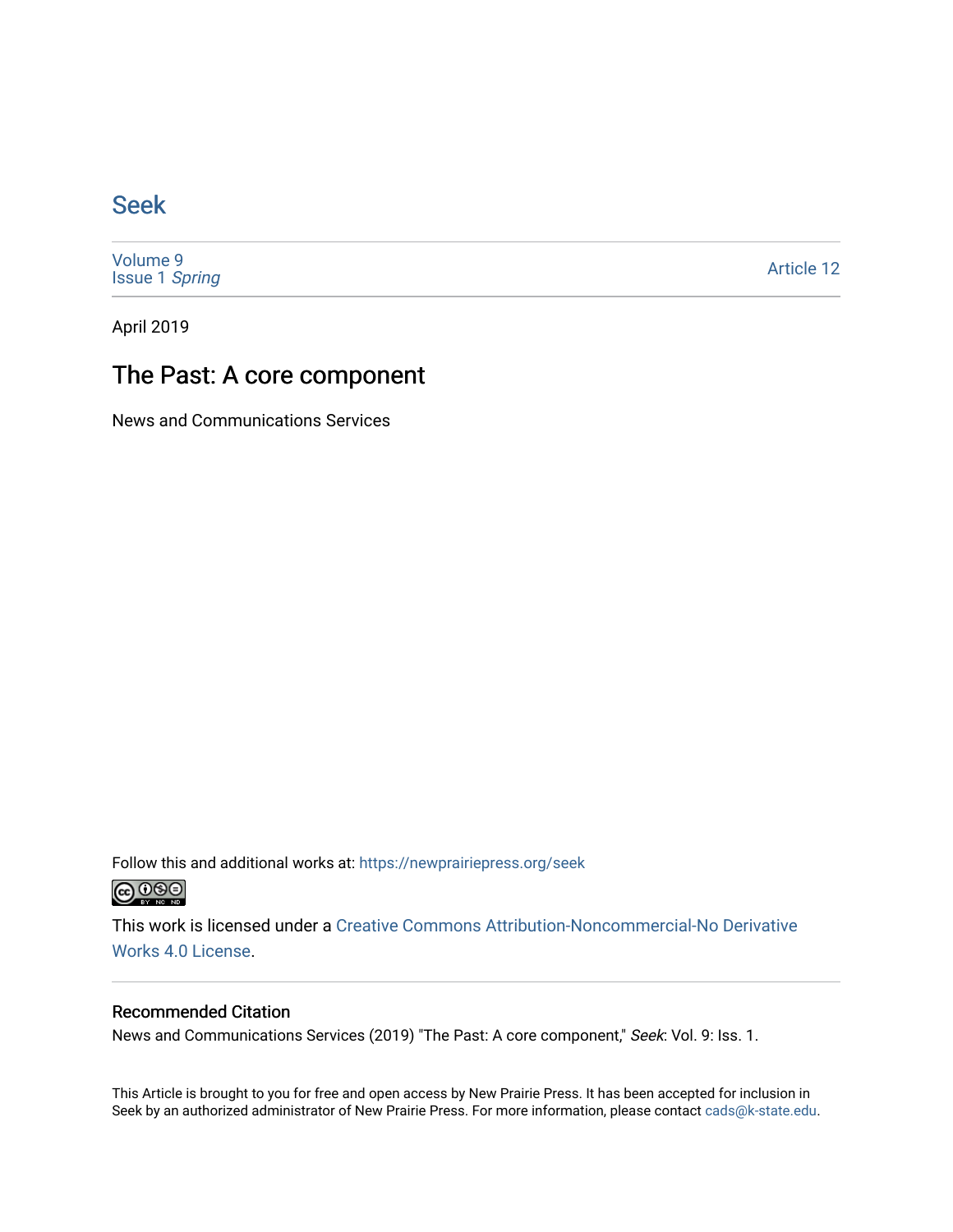



### A core component

The opportunity to explore and investigate always has been a core component of academic life at Kansas State University. The students pictured here in 1891 are from a special chemistry class for advanced students. In the 1890s, K-State chemistry courses included elementary, organic, analytical and agricultural chemistry as well as mineralogy. Today, chemistry-related research occurs in departments and programs across the university, from chemistry and biochemistry to agriculture and veterinary medicine. See page 10 to learn how K-State researchers are using cutting-edge scientific technology.

*Photo courtesy of the Richard L. D. and Marjorie J. Morse Department of Special Collections.*